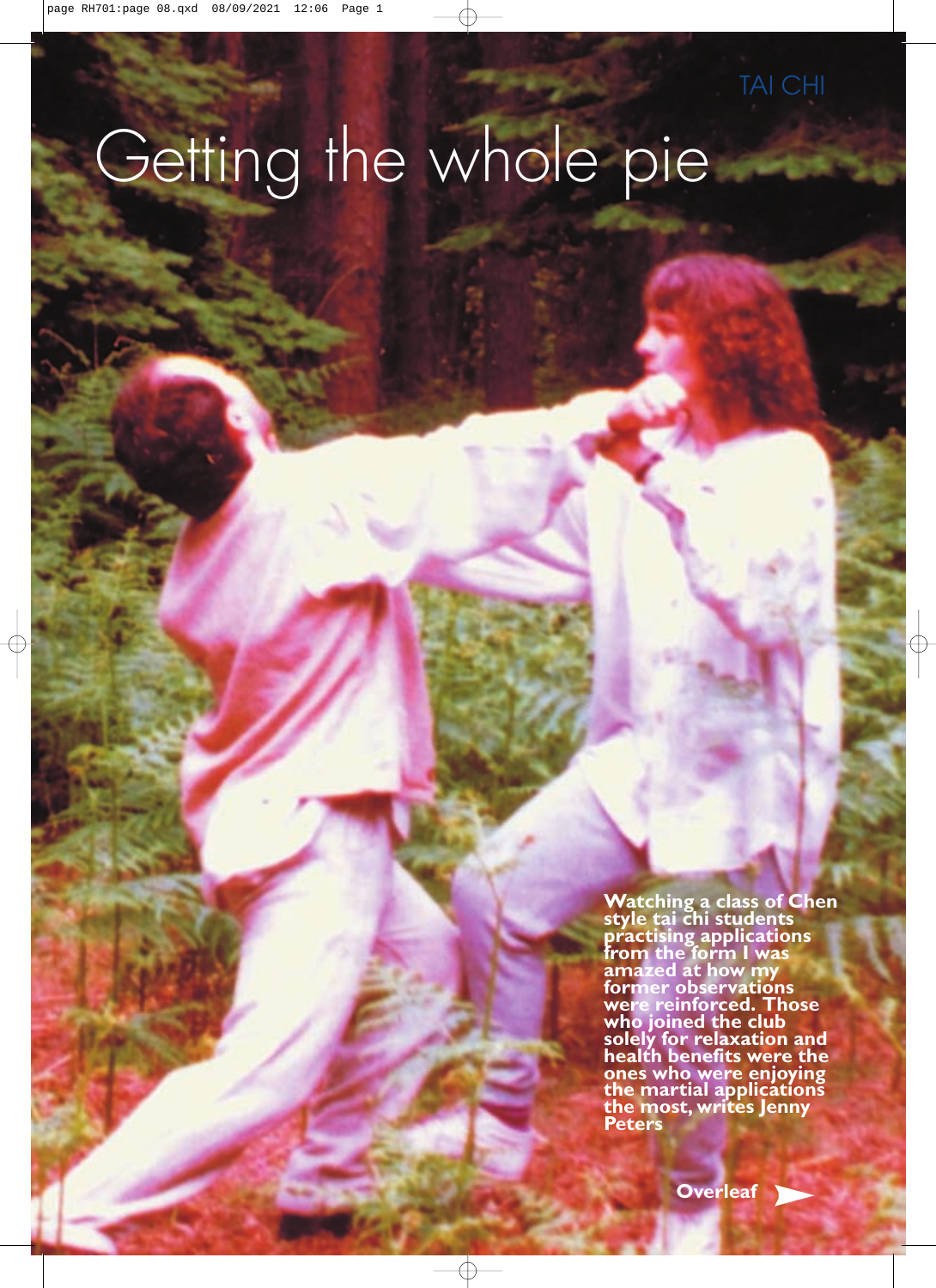Jenny Peters is an instructor for Kai Ming Association for tai chi chuan. The club website is www.kaiming.co.uk Jenny is a nurse (SRN) in the NHS, working in hospitals for 18 years and GP practice for 25 years. She found she really enjoyed to write and has written for *Fighting*

*Arts, Martial Arts Illustrated, Combat* magazine and others. She has trained in tai chi and qigong for around 30 years. Not always by choice but necessity; otherwise she would never see her husband Mark Peters.

posture, highlighting his or her vulnerability to the profesional<br>criminal, 'the criminal, easy mark'.

### Body Language

The victim's body language, in contrast, exudes nervousness, with low eye contact, unease and poor

If that's all people want, fair enough, but why not try yoga; do they really not want the whole art or are they just unaware of its existence? If you only learned half the alphabet at school, what happens when you need to use all the letters? It is really quite similar to just practicing tai chi for health and relaxation. I think this is what most serious students find out during the first few months of their course and then come to realise they want more. Some have tried other external arts and because of injury or permanent damage to joints cannot practise

So your first and most important selfdefence, is your mental attitude. The ability to stay relaxed mentally and physically is the basis of most martial arts and definitely tai chi. The problem for westerners is that tai chi chuan is not an instant self defence system, it

takes years for most students to attain the level of relaxation needed to adequately defend themselves. So, in this day and age of action movies and flash external martial arts tai chi has largely lost its chuan and become widely practised as the slow Chinese calisthenic exercise that gets constant media attention.

#### Half the alphabet



Every student of tai chi chuan should be offered the chance to learn the whole. Their teacher gives them an

students help one another and pass on their own personal pearls of wisdom.There is no rush, learn at your own pace and enjoy the experience.

Why is this? Have they suddenly developed an aggressive streak? or is it, as I think, that whilst training with others, they have come to realise the principles of tai chi really work. What I mean is that the self-defence aspects are accessible to most people regardless of age, sex or brawn. Unlike many external martial arts, tai chi, if taught correctly by a reputable teacher, will not cause joint damage or broken bones and can even alleviate existing injuries. Due to its non competitive nature, the ever present ego can also stay intact. The practice of push hands is based around the golden rule of invest in loss and therefore even if you do decide to enter a competition, and don't win the gold medal, but take back the learned experience, are you not still a winner?

Having said that, make no mistake, tai chi is not being taught properly, if it is not being taught as a complete art, both martial and meditative. There are self proclaimed sifu's who devalue the martial aspect and promote it purely as a healthy exercise. Could this be because stress relief and health promotion can be very profitable? Don't get me wrong, I am not opposed to this area of tai chi but if it is to be passed on in such a clipped fashion will this not eventually cause it in it's entirety to be lost? To truly teach and practise this art it must embody yin and yang, soft and hard; to teach one without the other is like having steak and kidney pie without the kidneys. Why call it tai chi chuan (supreme ultimate fist) why not call it qigong (breath exercise). A martial understanding is necessary to understand correct posture; you are being robbed, if you paid for a whole pie and only got half, wouldn't you demand a refund? Bear in mind you need the relaxation/meditation to develop internal power which in turn strengthens both your health and fighting skills (you need to master the fighting skills to stop people laughing at you when you're moving so slowly.)

I think we all have this within us – luckily, the majority of us keep it there, and outwardly remain confident when out and about. This does not mean we swagger around the streets or a night-club with the words "fancy your chance mate?" emblazoned on our chest, in fact, the majority of people never think about the danger they may be in but they are sub-consciously alert and keep good eye contact with anyone within their range; this is their first line of protection, and as a general rule, they do not attract the unwanted attention of a would-be attacker. instrument whether the student plays heavy rock or a lullaby is their choice, but at least they should know there is a choice. It never ceases to amaze me when people phone, inquiring about lessons, the high percentage that know absolutely nothing about the art. It's perfectly understandable that little is known about the martial aspect for unless you read the martial art periodicals, the only exposure it attracts on TV and your local press, is its supposed health improving properties. It is constantly left to the minority to wave the banner.

> took about six months of searching to find a teacher who fulfilled the criteria he was looking for. We were lucky, we knew at the beginning there was a whole pie to be found.

#### Tai chi confidence

I myself looked at karate, aikido and wing chun, and yes all of them had something to offer. Unfortunately when push came to shove (no pun intended), if my opponent was bigger and stronger than me, in a true attack I felt I'd lose.Tai chi chuan was the one that gave me the confidence to believe, if I used the principles correctly and developed my natural sensitivity,I would at least stand a chance.I felt I could avoid serious injury and equal if not overpower my seemingly stronger attacker.This is what any martial art's self-defence aspect is all about, having faith that it will work for you.

At a seminar, held by master Nigel Sutton, on tai chi chuan for selfdefence, the first portion was not spent learning techniques as you might expect, but working on the mind. We discussed and practised relaxation,

meditation and the mental attitude necessary to develop the required state of mind.

The mental aspect of self-defence is the most important. Research over the last few years, in the criminal assault area, has shown time and time again that the person attacked usually has a victim's demeanor and body language.



#### Moving to teach

There should be no pressure put on you to perform forms in front of the class, and no rainbow of belts to work your way through. If you decide to become a teacher yourself, with the permission of your own instructor, then that's a different matter and entirely of your own choice. This concept makes tai chi a very social thing where

<span id="page-1-0"></span>

#### **Jenny Peters**

#### Find a teacher

In my opinion, the first point we should all start at, before even searching out a reputable teacher, is read a good book; we are all influenced by our first impression. I myself began the quest for enlightenment after constantly seeing the words tai chi crop up in night school brochures. (I hasten to add, this is not the best place to begin your classes, most students you meet there will have taken cookery the preceding term and probably flower arranging the next, not really the stuff serious quests are made of.) I booked out *Tai Chi* by Danny Conner from the local library, sat on my patio on a summer's evening and read the whole book, unable to put it down. I turned to my husband (who at that time, after trying Kung Fu, Akido etc, was still martially unfulfilled) and told him to read it. An hour later he turned to me and said: "This is the one for me."Thank goodness we chose the right book the first time or our tai chi trail could have been vastly different. Even then it